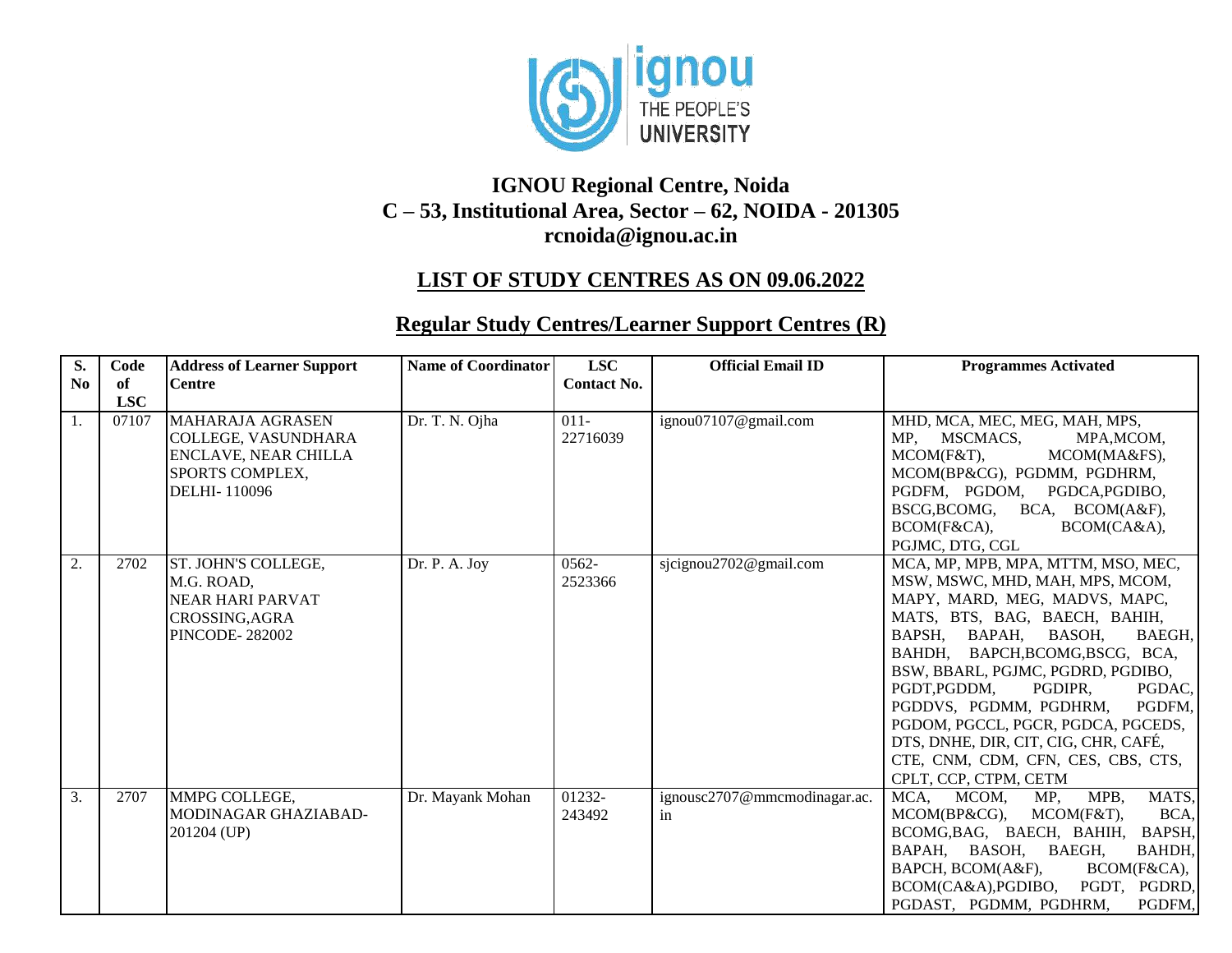|                  |      |                                                                   |                          |                     |                            | PGDOM, PGDCA, DCE, CDM, CNCC, CIT                                                                                                                                                                                                                                                                                                                                                                                                                                                                        |
|------------------|------|-------------------------------------------------------------------|--------------------------|---------------------|----------------------------|----------------------------------------------------------------------------------------------------------------------------------------------------------------------------------------------------------------------------------------------------------------------------------------------------------------------------------------------------------------------------------------------------------------------------------------------------------------------------------------------------------|
| $\overline{4}$ . | 2714 | HINDU COLLEGE,<br>STATION ROAD,<br>MORADABAD-244001               | Dr. Sanjeev Rajan        | $0591 -$<br>2315999 | ignou2714@gmail.com        | MP, MPB, MLIS MSWC, MPS, MAEDU,<br>MARD, MSO,<br>MPA, MAH, MTTM, MCA,<br>MEC, MEG, MSW, MCOM, MADE,<br>PGDMM, PGDHRM, PGDFM,<br>PGDOM,<br>BAG, BAECH, BAHIH, BAPSH, BAPAH,<br>BASOH, BAEGH, BAHDH,<br>BAPCH,<br>BCOMG, BTS, BLIS, BSW, BSCG, BCA,<br>PGDHE, PGDRD, PGDIBO,<br>PGDDM,<br>PGJMC, PGDESD, PGDAC,<br>PGDAST,<br>PGDCA, DTS, DNHE, DAFE, DPVE, CFN,<br>CDM, CNCC, CES, CTE, CRD, CHR, CCP,<br>CTPM, CIG, CTS, CPLT, CIT, CAFÉ,<br>CPVE, CLIS                                                  |
| 5.               |      | 2718 M.M.H. COLLEGE<br>GHAZIABAD-201001,UP                        | Dr. Ashok Kumar<br>Verma | $0120 -$<br>2862380 | mmhcignou2718gzb@gmail.com | MHD, MAH, MCOM, MARD, MPA, MSO,<br>MEG, MEC, MTTM, MP, MCOM(BP&CG),<br>MCOM(F&T), MPB, MAPY,<br>PGDMM,<br>PGDHRM, PGDFM,<br>PGDOM,<br>BAG,<br>BAECH, BAHIH, BAPSH, BAPAH, BASOH,<br>BAEGH, BAHDH, BAPCH, BCOMG, BSCG,<br>BTS,<br>BCOM(A&F),<br>BCOM(F&CA),<br>BCOM(CA&A) PGDDM, PGDIBO, PGDRD,<br>PGDSS, DTS, CNM, CETM, CTS, CNCC,<br>CES, CFN, CDM, CPLT, ACPSD                                                                                                                                        |
| 6.               |      | 2728 MEERUT COLLEGE,<br>MEERUT-250001, (UP)                       | $-$                      | $0121 -$<br>2657744 | ignoumrt2728@gmail.com     | MCOM, MARD, MPA, MSO, MEC, MTTM,<br>MEG, MAH, MSW, MSWC, MHD, MP, MPB,<br>MCA,<br>MAEDU,<br>$MCOM(BP\&CG),$<br>MCOM(F&T), MATS, PGDDM, PGDAST,<br>PGDHE, PGJMC, PGDT, PGDET, PGDIBO,<br>PGDEMA, PGDRD, PGDAE,<br>PGDCA,<br>PGDMM, PGDHRM, PGDFM, PGDOM, BAG,<br>BAECH, BAHIH, BAPSH, BAPAH, BASOH,<br>BAEGH, BAHDH, BAPCH, BCOMG, BTS,<br>BLIS, BSW, BCOM(A&F), BCOM(F&CA),<br>BCOM(CA&A), BCA, BED, DAFE, DNHE,<br>DECE, DTS, CRD, CNM, CFN, CTPM,<br>CTS, CNCC, CES, CTE, CFE, CIG, CAFÉ,<br>CIT, CLIS |
| 7.               |      | 2738 I.P. (P.G.) COLLEGE,<br><b>BULANDSHAHR</b>                   | Mr. Arvind Kumar         | 05732-<br>261891    | ipcollege2738@gmail.com    | MEG, MHD, MAH, MPS,<br>MCOM.<br>MCOM(F&T), MCOM(MA&FS), MPA, MSO,<br>BAG, BAECH, BAHIH, BAPSH, BAPAH,<br>BAEGH,<br>BAHDH,<br>BAPCH,<br>BASOH.<br>BCOMG, BLIS, BTS,<br>PGJMC,<br>PGDRD, PGDIBO,<br>PGDMM,<br>PGDHRM, PGDFM, PGDOM, DCE, DECE,<br>DNHE, CDM, CHR, CES, CCP, CFN, CNCC,<br>CTS, CPLT, CLIS                                                                                                                                                                                                  |
| 8.               |      | 2739 GOVT. POST GRADUATE<br><b>COLLEGE</b><br>SECTOR-39, NOIDA UP | Dr. Indradeo Singh       | $0120 -$<br>2500938 | 2739gpgc.office@gmail.com  | MPA, MSO, MEC, MAH, MHD, MPB, MP,<br>MCOM, MSW, MSWC, MEG, MADVS,<br>MCOM(BP&CG), MCOM(F&T),<br>PGDMM,<br>PGDHRM, PGDFM, PGDOM, BAG, BAECH,                                                                                                                                                                                                                                                                                                                                                              |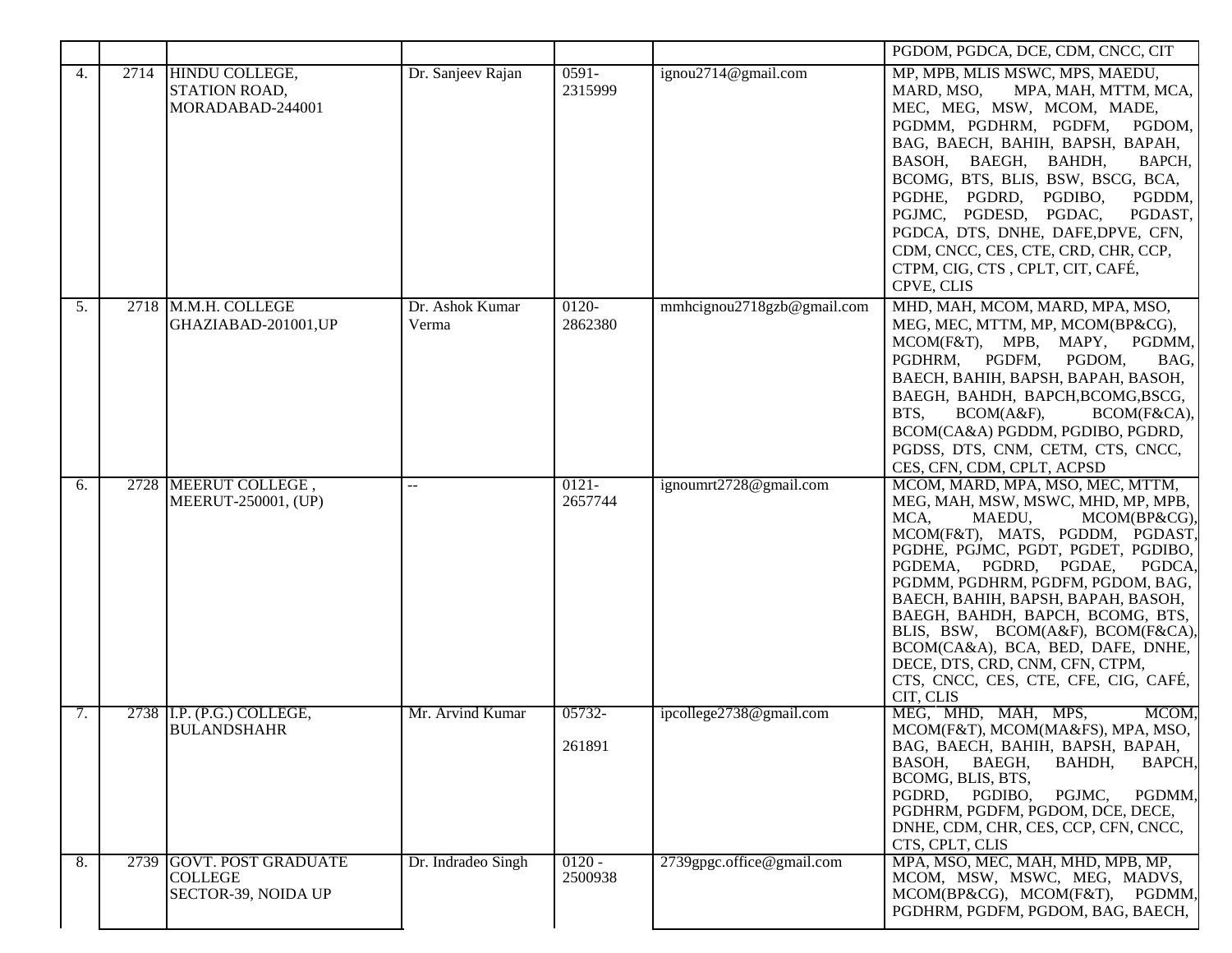|     |      |                                                                              |                       |                                 |                         | BAHIH, BAPSH, BAPAH, BASOH, BAEGH,<br>BAHDH, BAPCH, BCOMG, BSW, BSCG,<br>BTS,<br>BBARL,<br>BCOM(CA&A),<br>BCOM(A&F),<br>PGDIBO,<br>BCOM(F&CA),<br>PGDDM, PGDDVS, PGDESD, PGDPSM,<br>PGCEDS, PGDIPR, PGDAC, PGDUPDL<br>DCE, DBPOFA, PGCAP, CTE, CTPM, CPLT,<br>CKLC, CRUL, CPEL                                                                |
|-----|------|------------------------------------------------------------------------------|-----------------------|---------------------------------|-------------------------|-----------------------------------------------------------------------------------------------------------------------------------------------------------------------------------------------------------------------------------------------------------------------------------------------------------------------------------------------|
| 9.  |      | 2741 S.D. POST GRADUATE<br>COLLEGE,<br>GHAZIABAD-201001<br>UP                | Dr. Vijai Shankar Rai | $0120-$<br>2738210              | ignou2741@gmail.com     | MEG, MHD, MSW, MSWC, MPS, MAH,<br>MPA, MSO, MAPC, MEC, MADE, BAG,<br>BAECH, BAHIH, BAPSH, BAPAH, BASOH,<br>BAEGH,<br>BAHDH,<br>BAPCH, BCOMG,<br>BSW, BCOM(A&F), BCOM(F&CA),<br>BCOM(CA&A), PGDHE, PGDDM, PGCAP,<br>PGDET, DECE, DNHE, DCE, CFN, CHR,<br>CCP, CTE, CIG                                                                         |
| 10. | 2743 | LAJPAT RAI (P.G.) COLLEGE,<br><b>SAHIBABAD</b><br><b>GHAZIABAD, UP</b>       | Dr. P. S. Chauhan     | 0120-<br>2657673                | lrcignou2743@gmail.com  | BAG, BAECH, BAHIH, BAPSH, BAPAH,<br>BAEGH,<br>BASOH,<br>BAHDH,<br>BAPCH, BCOMG,<br>BLIS, BCA,<br>BSCG,<br>BCOM(F&CA),<br>BCOM(A&F),<br>BCOM(CA&A), PGDESD, DCE, CIT, CES,<br>CPLT, CFN, CETM, CLIS, ACPSD                                                                                                                                     |
| 11. | 2749 | SD COLLEGE,<br><b>BHOPA ROAD,</b><br>MUZAFFARNAGAR, UP<br>PIN-251001         | Dr. Vikas Verma       | $-$                             | ignou2749mzn@gmail.com  | MAH, MARD, MCA, MEC, MEG, MHD,<br>MP, MPA, MSO, MSW, MSWC, MATS,<br>PGDMM, PGDHRM, PGDFM, PGDOM,<br>BAG, BAECH, BAHIH, BAPSH, BAPAH,<br>BASOH, BAEGH, BAHDH,<br>BAPCH,<br>BCA, BCOMG, BLIS,<br>BSCG, BSW, BTS,<br>PGDRD,<br>PGDAC, PGDDM,<br>PGDT,<br>PGJMC, PGDCA, DCE, DECE, DNHE, DTS,<br>CHR CIG, CIT, CNCC, CRD, CTE, CTPM,<br>CTS, CLIS |
| 12. | 2761 | S.S.V. (P.G.) COLLEGE<br><b>HAPUR</b><br>DISTT.HAPUR, UP                     | $-$                   | 0122-<br>2953513                | ssvc2761@gmail.com      | MEG, MHD, MP, PGDMM, PGDHRM,<br>PGDFM, PGDOM, BAG, BAECH, BAHIH,<br>BAPSH, BAPAH, BASOH, BAEGH, BAHDH,<br>BAPCH, BCOMG, BSCG, BTS, BCA,<br>BCOM(A&F),<br>BCOM(F&CA),<br>BCOM(CA&A), DTS, CTS, CIT, CNM                                                                                                                                        |
| 13. | 2764 | <b>BABU SHIVNATH AGRAWAL</b><br>COLLEGE,<br>MATHURA-281004                   | Dr. Madhu Tyagi       | $0565 -$<br>2490644,<br>2525206 | bsacrsc2764@gmail.com   | MP, MAH, MPA, MSO, MEC, PGDMM,<br>PGDHRM, PGDFM, PGDOM, BCA, BSCG,<br>PGDDM, CIT                                                                                                                                                                                                                                                              |
| 14. | 2798 | <b>J.V. POST GRADUATE</b><br><b>COLLEGE</b><br>BARAUT,<br>BAGHPAT-250611(UP) | Dr. Sadhna Tomar      | 01234-<br>252211                | sadhnatomar29@gmail.com | MEG, MHD, MARD, BAG, BAECH,<br>BAPSH,<br>BAHIH,<br>BAPAH,<br>BASOH,<br>BAEGH, BAHDH, BAPCH,<br>BCOMG,<br>BSCG, BCA, PGDRD, DCE, DNHE, DAFE,<br>CIT, CRD, CES, CDM, CAFE                                                                                                                                                                       |
| 15. | 2799 | <b>D.N POST GRADUATE</b><br><b>COLLEGE</b><br><b>MEERUT-250005(UP)</b>       | Dr. Vishrut Chaudhary | $0121 -$<br>2403224             | dnc2799mrt@gmail.com    | MCOM(F&T),<br>MP, MCOM,<br>MEG,<br>PGDMM,<br>PGDHRM,<br>MCOM(BP&CG),<br>PGDIBO,<br>PGDFM,<br>PGDOM,<br>BSCG, BCOMG, BBARL, BCOM(F&CA),                                                                                                                                                                                                        |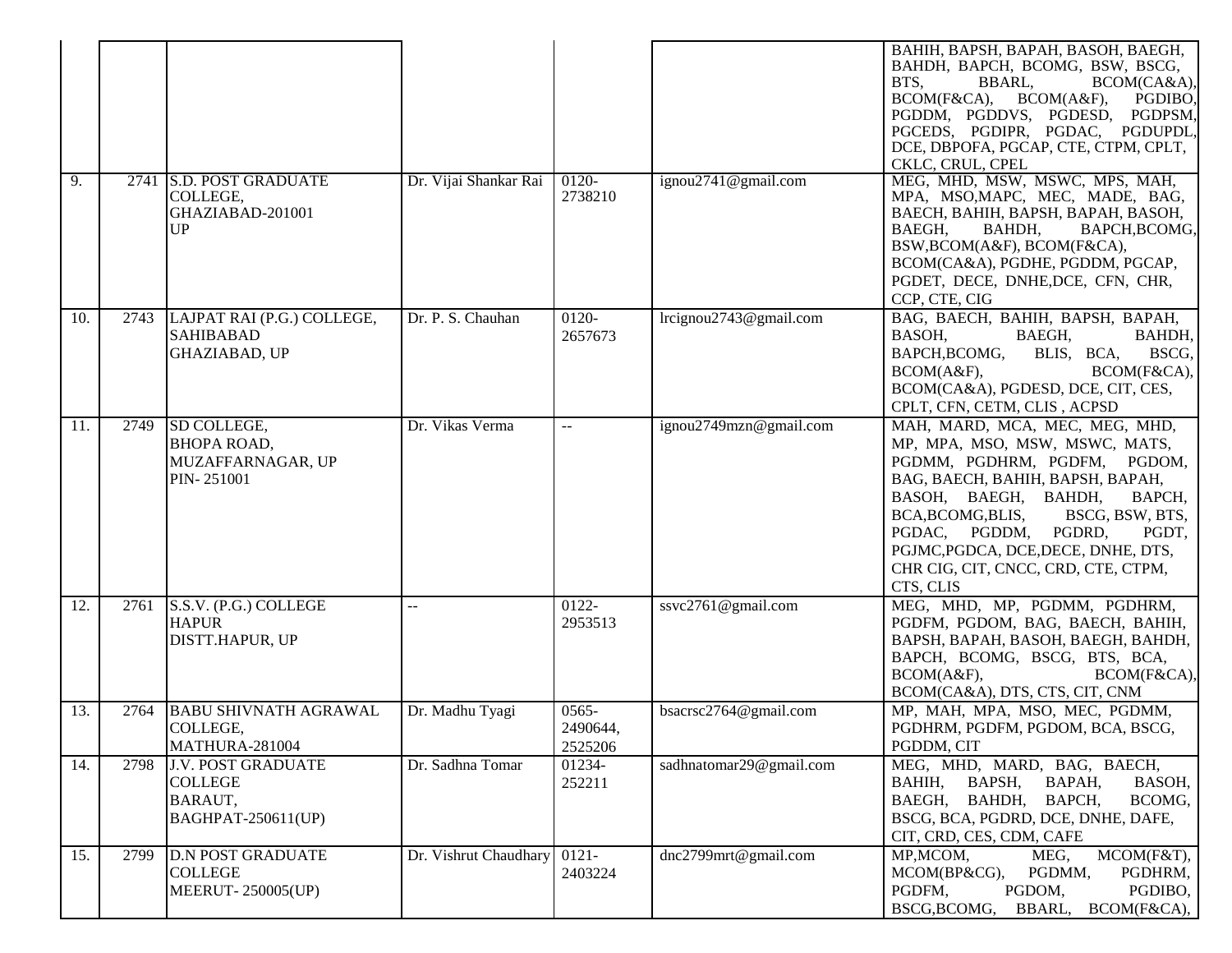|     |       |                                                                                                                                                 |                           |                          |                                                    | BCOM(CA&A), BCOM(A&F), DIR, CTE                                                                                                                                                                                                                                                                                                              |
|-----|-------|-------------------------------------------------------------------------------------------------------------------------------------------------|---------------------------|--------------------------|----------------------------------------------------|----------------------------------------------------------------------------------------------------------------------------------------------------------------------------------------------------------------------------------------------------------------------------------------------------------------------------------------------|
|     |       |                                                                                                                                                 |                           |                          |                                                    |                                                                                                                                                                                                                                                                                                                                              |
| 16. | 3702  | MAHARAJ SINGH COLLEGE,<br><b>SAHARANPUR, UP</b><br>PIN-247001                                                                                   | Dr. Sanjay Kumar          | $\overline{\phantom{a}}$ | ignou3702@gmail.com                                | MADE, MAH, MARD, MCOM, MEC, MEG,<br>MHD, MP, MPA, MPS, MSO, MTTM,<br>MADE, BAG, BAECH, BAHIH, BAPSH,<br>BAPAH, BASOH, BAEGH,<br>BAHDH,<br>BAPCH, BCOMG, BSCG, BTS,<br>PGDDM,<br>PGJMC,<br>PGDESD, PGDHE, PGDRD,<br>PGDMM, PGDIBO, PGDHRM,<br>PGDFM,<br>PGDOM, DCE, DNHE, DTS, CCP, CDM,<br>CES, CFN, CHR, CIG, CNCC, CRD, CTE,<br><b>CTS</b> |
| 17. | 27127 | <b>GOVT RAZA PG COLLEGE,</b><br><b>RAMPUR-2449901</b>                                                                                           | Dr. Pradeep Kumar         | $0595 -$<br>2327333      | ignou27127@gmail.com                               | MARD, MPA, MSO, MAEDU, MSW,<br>MSWC, MADE, BAG, BAECH, BAHIH,<br>BAPSH, BAPAH,<br>BASOH,<br>BAEGH,<br>BAHDH, BAPCH, BCOMG, BSW,<br>PGDRD,<br>PGDIBO, PGDAC, DECE, DNHE, DCE,<br>CFN, CNCC, CTE, CPLT, CIG, CDM, CRD                                                                                                                          |
| 18. | 27140 | RBDMAHILAMAHAVIDALAYA<br>BIJNOR, UP, PIN-246763                                                                                                 | Dr. Satakshi<br>Chaudhary | 01342-<br>262116         | rbdbijnor27140@gmail.com                           | MAH, MARD, MCOM, MEC, MHD, MLIS,<br>MPA, MSCCFT, MSW, MSWC, BAG,<br>BAECH, BAHIH,<br>BAPSH,<br>BAPAH,<br>BASOH,<br>BAEGH,<br>BAHDH,<br>BAPCH, BCOMG, BLIS, BSW,<br>PGDCFT,<br>PGDRD, PGJMC, PGDIBO, DNHE, DWED,<br>CES, CFN, CHR, CIG, CLIS                                                                                                  |
| 19. | 39007 | <b>MODERN INSTITUTE FOR</b><br><b>TECHNOLOGY &amp;</b><br><b>MANAGEMENT</b><br>NH-58, DUHAI, DELHI-<br><b>MEERUT ROAD</b><br>GHAZIABAD - 201206 | $\ddot{\phantom{a}}$      | 0120-<br>2675504         | mitmgzb39007@gmail.com,<br>mitmghaziabad@gmail.com | MP, PGDMM, PGDHRM, PGDFM, PGDOM,<br>BAG, BAECH, BAHIH, BAPSH, BAPAH,<br>BASOH, BAEGH, BAHDH, BAPCH, BCOMG,<br>BBARL,<br>BCOM(A&F),<br>BCOM(F&CA),<br>BCOM(CA&A), DIR                                                                                                                                                                         |
| 20. | 39008 | MANYAWAR KANSHIRAM<br>GOVT.DEGREE COLLEGE,<br><b>NEAR ASHARAM BAPU</b><br>ASHRAM, LONI,<br>NAND GRAM,<br><b>GHAZIABADUP</b>                     | Dr. Rajiv Verma           | 0120-<br>2964008         | 39008mkrgc@gmail.com                               | BAG, BAECH, BAHIH, BAPSH, BAPAH,<br>BASOH, BAEGH, BAHDH, BAPCH, BCOMG,<br>BCOM(A&F),<br>BCOM(F&CA),<br>BCOM(CA&A)                                                                                                                                                                                                                            |
| 21  | 39010 | NANAKCHAND ANGLO<br>SANSKRIT COLLEGE (NASC)<br>E.K. ROAD<br>DISTT - MEERUT - 250001<br>U.P.                                                     | Dr. Sanjeev Mahajan       | $0121 -$<br>2642153      | nasc39010@gmail.com                                | MHD, MEG, MSO, MPS, MAH, MEC,<br>MARD,<br>MCOM,<br>MCOM(BP&CG),<br>MCOM(F&T), PGDIBO,<br>BSCG, BCOMG, BAG,<br>BAECH,<br>BAHIH,<br>BAPSH,<br>BAPAH,<br>BASOH,<br>BAEGH,<br>BAHDH, BAPCH, BBARL, BCOM(F&CA),<br>BCOM(CA&A),<br>BCOM(A&F), PGDIPR,<br>PGDRD, DCE, PGCCL, PGCPP, PGDCJ,<br>DIR, DPVE                                             |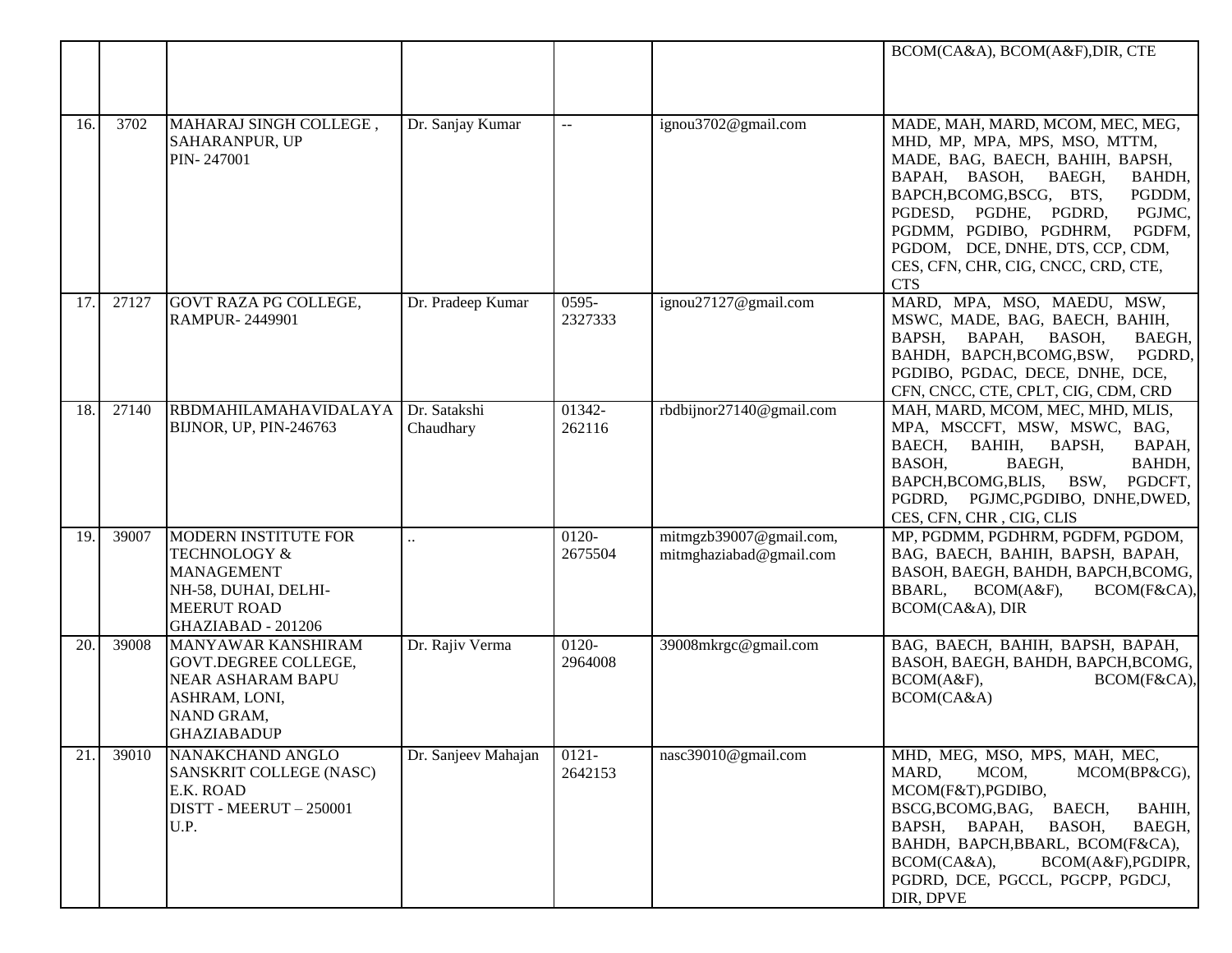| 22. |       | 39016 K. M. MAYAWATI GOVT.<br><b>GIRLS P.G. COLLEGE</b><br>BADALPUR, G.B. NAGAR,<br><b>NOIDA UP-203207</b> | Dr. Arvind Kumar<br>Yadav     | 0120-<br>2673010            | 39016kmggpgc@gmail.com                                                     | MCOM, MHD, MEG, MAH, MSO, MPS,<br>PGDIBO, BAG, BAECH, BAHIH, BAPSH,<br>BAPAH, BASOH,<br>BAEGH,<br>BAHDH,<br>BAPCH, BCOMG, PGDRD,<br>PGDESD,<br>DNHE, DCE, CNCC, CRD, CES, CDM,<br>CPLT,                                                                                                                                                                                                                            |
|-----|-------|------------------------------------------------------------------------------------------------------------|-------------------------------|-----------------------------|----------------------------------------------------------------------------|--------------------------------------------------------------------------------------------------------------------------------------------------------------------------------------------------------------------------------------------------------------------------------------------------------------------------------------------------------------------------------------------------------------------|
| 23. | 39017 | <b>GINNI DEVI MODI GIRLS PG</b><br>COLLEGE,<br>MODINAGAR-201204<br>(FOR WOMEN ONLY)                        | Prof. Meenu Agarwal           | 01232-<br>2243818           | gdmcollege39017@gmail.com                                                  | MEG, MHD, MEC, MADVS, MAH, MPS,<br>MCOM,<br>MARD,<br>MAWGS,<br>PGDIBO,<br>PGDDVS, BCOMG, BAG, BAECH, BAHIH,<br>BAPSH, BAPAH, BASOH, BAEGH, BAHDH,<br>BAPCH, PGDWGS, PGCEDS, DECE, DNHE,<br>DPLAD, DWED, CFN, CNCC, CRD, CTE                                                                                                                                                                                        |
| 24. | 39021 | <b>J.S.(PG) COLLEGE</b><br>KAYASTHWARASIKANDRABA<br>D, DISTT. BULANDSHAHR -<br>203205                      | Dr. Lokesh Kumar              | 05735-<br>262039            | jsc39021skd@gmail.com                                                      | MPS, MEC, BAG, BAECH, BAHIH,<br>BAPSH, BAPAH,<br>BASOH,<br>BAEGH,<br>BAHDH, BAPCH, BCOMG, PGDIBO, CUL,<br>CRD, CDM                                                                                                                                                                                                                                                                                                 |
| 25. | 39022 | A.K.(PG) COLLEGE HAPUR,<br><b>DIST. HAPUR -245101</b>                                                      | Dr. Shalika Agarwal           | $\mathbb{L}^{\mathbb{L}}$   | akpgignou39022@gmail.com                                                   | MPS, MEG, MHD, MSO, MCOM, MATS,<br>BCOMG,<br>PGDT,<br>PGDET,<br>PGDIS,<br>PGDEMA, PGDIBO, DCE, DNHE                                                                                                                                                                                                                                                                                                                |
| 26. |       | 39025 INNOVATIVE INSTITUTE OF<br>LAW, PLOT NO. 6,<br>KNOWLEDGE PART 2,<br><b>GREATER NOIDA-201308</b>      | Dr. Titiksha<br>Sweety Sharma | 0120-<br>6524033            | innovativeinstitute39025@gmail.<br>com                                     | PGCCL, PGCPP, PGDCJ, PGDIPR, DIPP,<br>CCP, CHR                                                                                                                                                                                                                                                                                                                                                                     |
| 27. |       | 39036 VIJAY SINGH PATHIK<br>GOVERNMENT PG COLLEGE,<br><b>KAIRANA</b><br>DISTRICT SHAMLI -247774            | Dr. Ajay Baboo<br>Sharma      | 01398-<br>267945            | ignousc39036@gmail.com                                                     | MEG, MHD, CTE                                                                                                                                                                                                                                                                                                                                                                                                      |
| 28. |       | 47026 D.N. (PG) COLLEGE,<br>GULAOTHI, DISTT.<br><b>BULANDSHAHAR (U.P)</b>                                  | Dr. Mahendra Kumar            | 05732-<br>228052            | dnpgc47026gulaothi@gmail.com                                               | MCOM, MCOM(F&T), MSO, MEG, MHD,<br>PGDIBO, BCOMG, BCOM(A&F), PGDRD                                                                                                                                                                                                                                                                                                                                                 |
| 29. | 47039 | JAGDISH SARAN HINDU PG<br>COLLEGE,<br><b>AMROHA-244221</b>                                                 | $-$                           | 05922-<br>263487,<br>262635 | jsrsc47039@gmail.com,<br>jscollege_amroha@yahoo.in                         | MCOM, MCOM(F&T), MEG, MHD, MTTM,<br>MADVS, MAWGS, MARD, MAH, MSO,<br>MAPC MGPS, MAGD, MATS, BAG,<br>BAECH, BAHIH, BAPSH, BAPAH, BASOH,<br>BAHDH,<br>BAPCH, BCOMG,<br>BAEGH,<br>BCOM(A&F), PGDT PGDWGS, PGDDVS,<br>PGCEDS, PGDIBO, PGDRD PGDFSQM,<br>PGDFCS, PGDDM, PGDGPS<br>PGDESD,<br>PGCGPS, DNHE, DECE, DCE, CNCC, CNM,<br>CCP, CBS, CFE, CAFÉ, DAFE, CRD, CIG,<br>CHR, CTE, CES, CDM, CCITSK,<br><b>CCLBL</b> |
| 30. |       | 47040 MAHATMA GANDHI<br>MEMORIAL PG COLLEGE,<br>NEAR CHAOUDHARY SARAI,<br>POLICE CHOKI,<br>SAMBHAL-244303  | Dr. Dildar Husain             | 05923-<br>233458            | drdildarmgm@gmail.com<br>rscmgmpgc47040@gmail.com<br>mgmrsc47040@gmail.com | BAG, BAECH, BAHIH, BAPSH, BAPAH,<br>BAEGH,<br>BASOH,<br>BAHDH,<br>BAPCH, BCOMG, MCOM, MPS, MARD,<br>MHD, MEG, MSO, MATS, PGDRD,<br>PGDIBO, PGDT, DIPP,<br>DNHE,<br>DCE,                                                                                                                                                                                                                                            |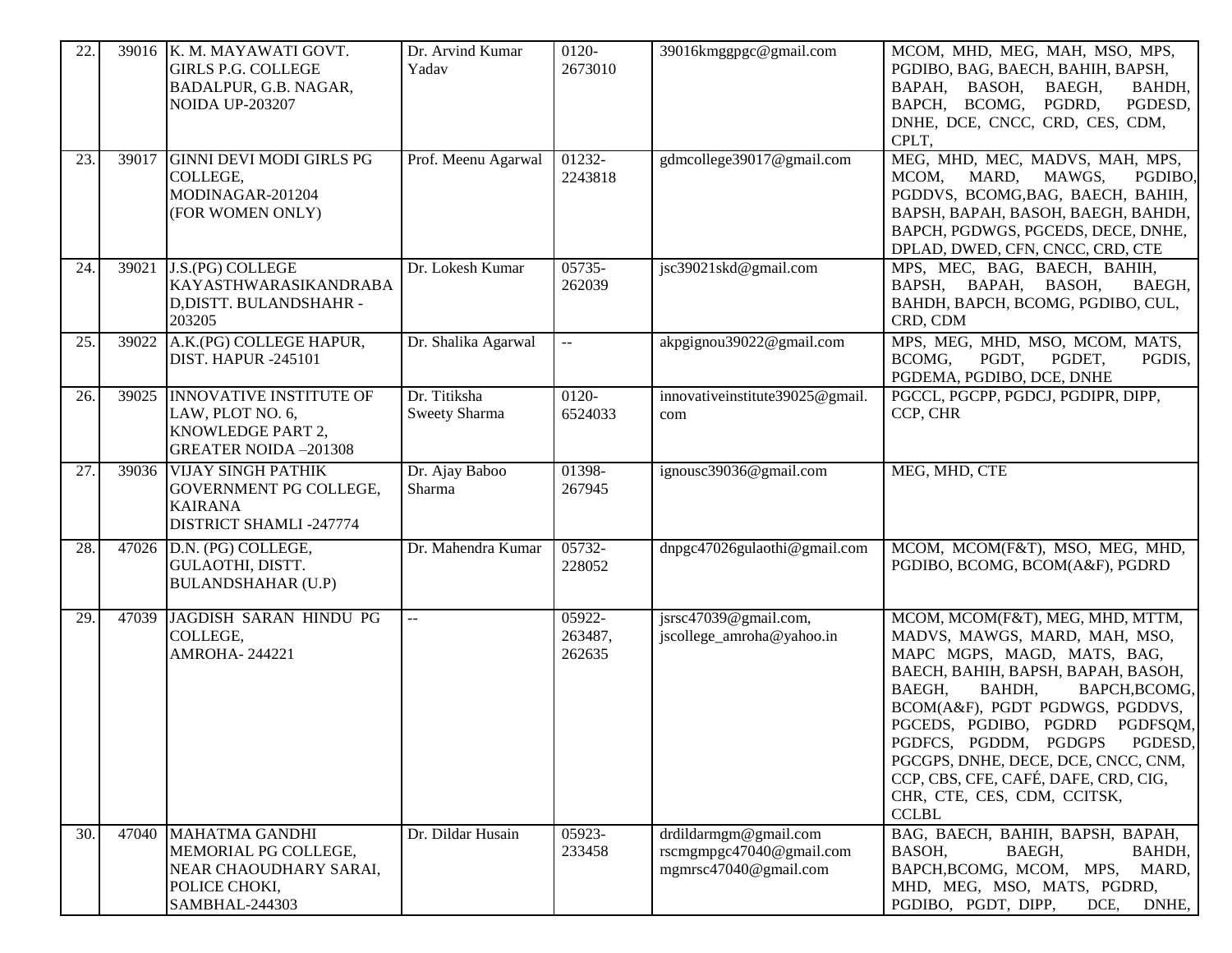|     |       |                                                                                                                             |                              |                    |                         | DECE, DAFE, DUL, DWED,CBS, CTE,<br>CFE, CNCC, CUL, CIG, CSWCJS, CHR,<br>CAFÉ, CCP, CRD, CFN                                                         |
|-----|-------|-----------------------------------------------------------------------------------------------------------------------------|------------------------------|--------------------|-------------------------|-----------------------------------------------------------------------------------------------------------------------------------------------------|
| 31. |       | 39040 NEW ADARSH INSTITUTE OF<br>EDUCATION,<br>TEELA SHAHAVAJPUR, LONI<br>GHAZIABAD (UP) - 201102                           | Dr. Hemandra Kumar<br>Tiwari | $0120-$<br>2683033 | ignousc39040@gmail.com  | BAG, BAECH, BAHIH, BAPSH, BAPAH,<br>BASOH, BAEGH, BAHDH, BAPCH,<br><b>BCOMG</b>                                                                     |
| 32. | 39044 | <b>IGNOU Learner Support Centre</b><br>Faiz E.Aam Modren (PG)<br>College, 72 Civil Line Golf<br>Road, Mathura-(UP) - 281001 | Dr. Mod Ilyas                | 9412778789         | naturaleffect@gmail.com | BAG, BCOMG, MCOM, MHD, MAH, MPA,<br>MPS, MEG, MSO, MEC, CIG, CFD, CFN, DRD,<br>PGDRD, CRD                                                           |
| 33. | 39045 | <b>IGNOU Learner Support Centre</b><br>Hashmi Girls PG College<br>Dist: Amroha<br>Pin: 244221, UP                           | Dr. Abhay Agarwal            | 9719974452         | collegehashmi@gmail.com | MEG, MHD, MSO, MATS, BAG, BCOMG,<br>PGDCJ, PGDT, PGDPGS, PGCCL, PGDIPR,<br>DHNE, DUL, PGCPP, CCLBL, CIT, CHR, CFN,<br>CCP, CNCC, CTE, CES, CUL, CIG |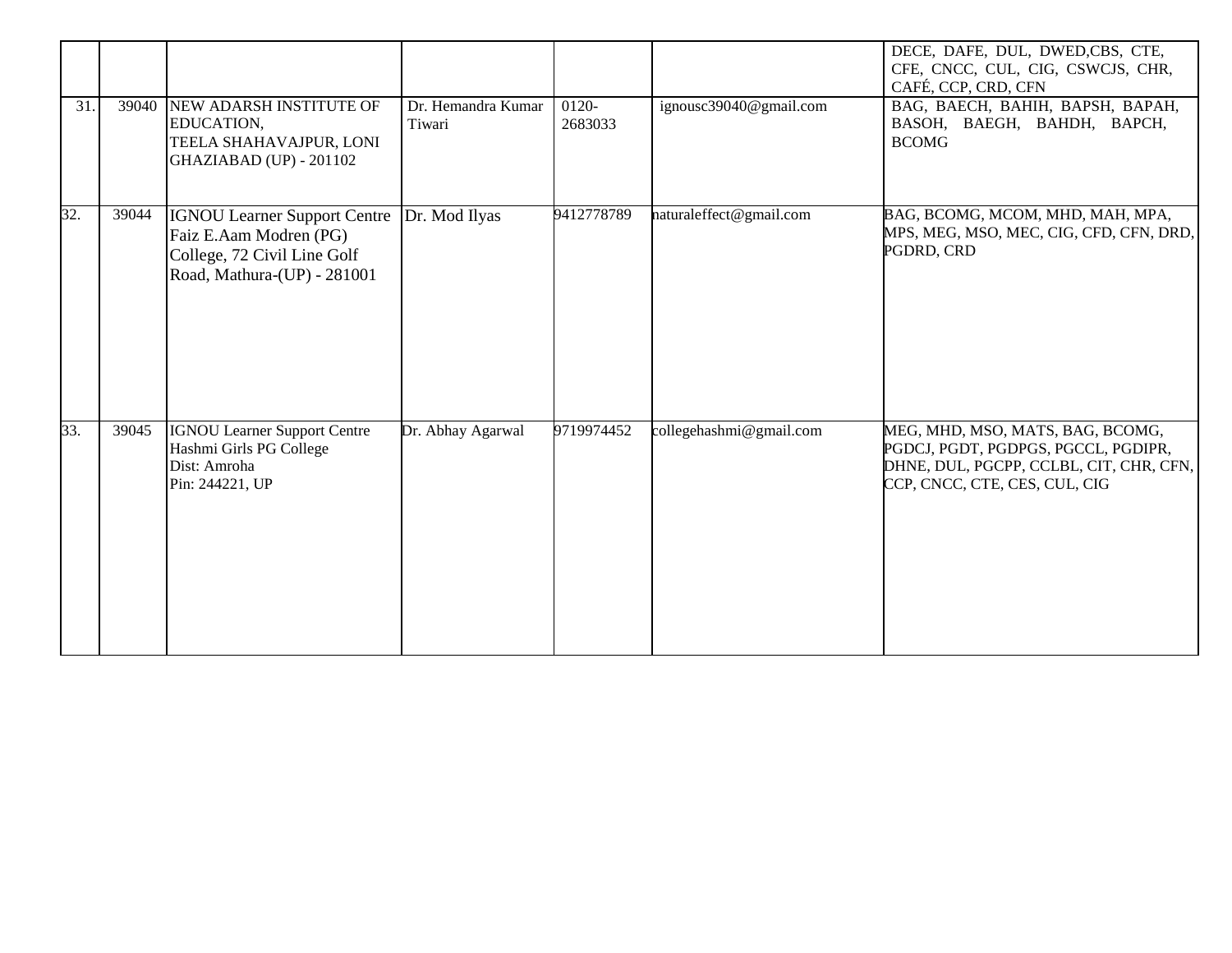# **Programme Study Centres/Learner Support Centres (P)**

| S.N<br>0. | Code of<br><b>LSC</b> | Address of the LSC (P)                                                                                                                                                     | Name of<br>Coordinator(P) | <b>LSC</b><br><b>Contact No.</b> | <b>Email ID</b>          | <b>Programmes Activated</b>                   |
|-----------|-----------------------|----------------------------------------------------------------------------------------------------------------------------------------------------------------------------|---------------------------|----------------------------------|--------------------------|-----------------------------------------------|
|           | (P)                   |                                                                                                                                                                            |                           |                                  |                          |                                               |
| 1.        | 0771P                 | <b>SHAHEED RAJ GURU</b><br><b>COLLEGE OF APPLIED</b><br><b>SCIENCE FOR WOMEN,</b><br>VASUNDHRA ENCLAVE,<br>DELHI-110096                                                    | Dr. Projes Roy            | $011-$<br>2263502                | srcasw0771p@gmail.com    | MLIS, BLIS, PGDLAN, CLIS                      |
| 2.        | 2783P                 | <b>SHIVA INSTITUTE OF</b><br>MANAGEMENT STUDIES,<br>364-365, PANDAV NAGAR<br><b>INDUSTRIAL AREA</b><br><b>NEAR REZAPUR RAILWAY</b><br>CROSSING, NH-24,<br>GHAZIABAD-201002 | Dr. Saroj Vyas            | $0120 -$<br>2700193              | sims2783p@gmail.com      | PGDET, PGDEMA, PGDPPED, PGDSLM,<br>DPVE, CPVE |
| 3.        | 27112P                | <b>RAJA BALWANT SINGH</b><br>COLLEGE, FET, RAJA<br><b>BALWANT SINGH</b><br><b>ENGINEERING TECHNICAL</b><br>CAMPUS, BICHPURI<br>AGRA-283105                                 | Dr. A. B. Lal             | $0562 -$<br>2636675,<br>2636643  | ablal20@rediffmail.com   | PGDFSQM, DDT, DVAPFV                          |
| 4.        | 27120P                | J.V.(PG) COLLEGE, BARAUT,<br>DISTT.<br>BAGHPAT, UP-250611                                                                                                                  | Dr. Rajesh Kumar<br>Gupta | 01234-<br>252211                 | jvcbaraut27120@gmail.com | DDT (only in July session)                    |
| 5.        | 29004P                | <b>RIG INSTITUTE OF</b><br><b>HOSPITALITY AND</b><br>MANAGEMENT, 48/1,<br>KNOWLEDGE PARK-3.<br><b>GREATER NOIDA-</b><br>201306 (UP)                                        | $\mathbf{u}$              | 0120-<br>2324800                 | rig29004p@gmail.com      | MTTM, BTS                                     |
| 6.        | 39027P                | DISTRICT WOMEN HOSPITAL,<br>AHMADROAD,<br>MEERUT - 250001 (UP)                                                                                                             | Dr. Manisha Verma         | $0121 -$<br>2423169              | ignoumrt39027p@gmail.com | $\overline{CCH}$                              |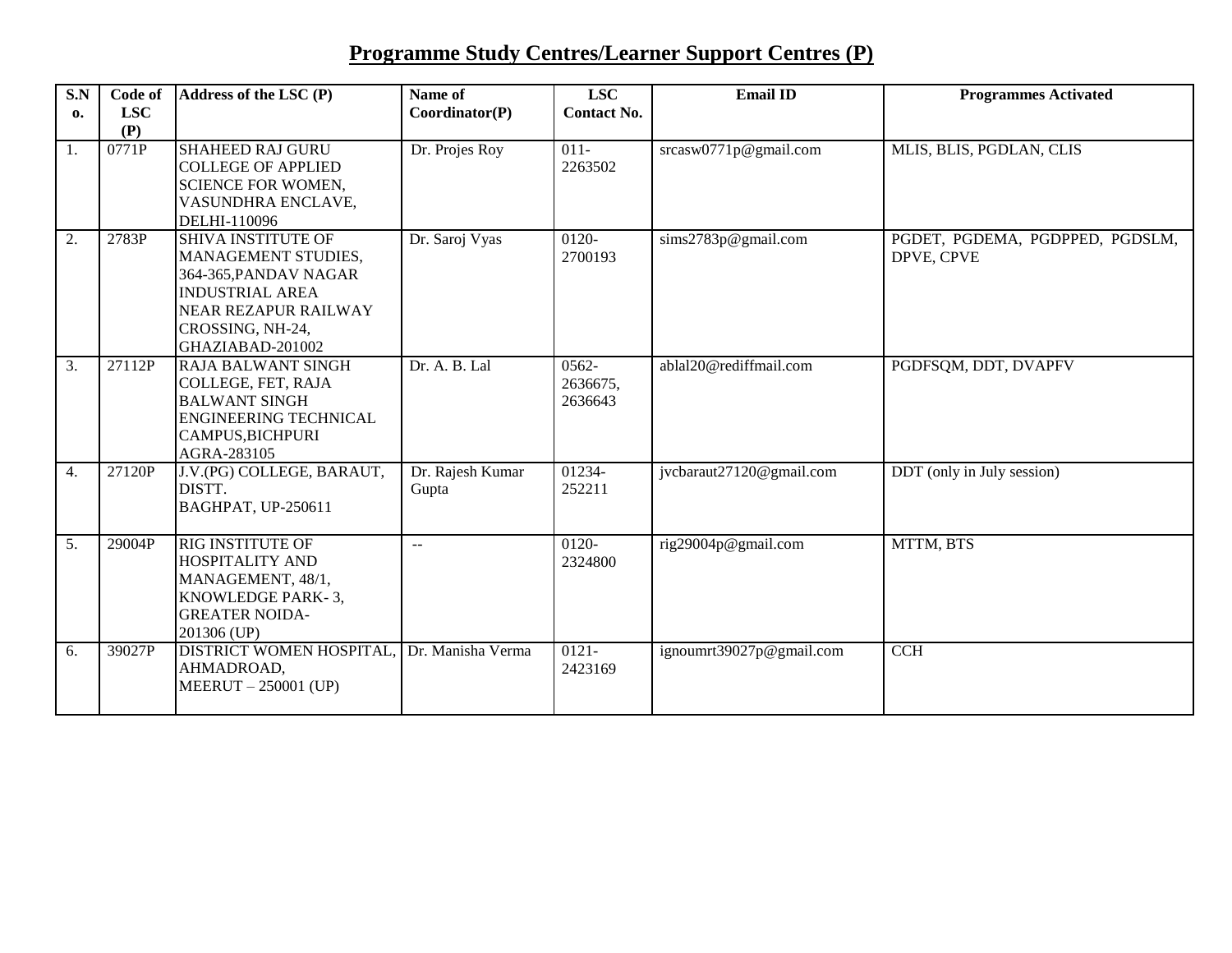| $\overline{7}$ . | 39030P | <b>DISTRICT WOMEN'S</b><br>HOSPITAL, NEAR RAJA<br>KI MANDI, AGRA - 282002.                                               | Dr. Asha Sharma            | $-$                      | cms_agra@rediffmail.com                       | <b>CCH</b>                                               |
|------------------|--------|--------------------------------------------------------------------------------------------------------------------------|----------------------------|--------------------------|-----------------------------------------------|----------------------------------------------------------|
| $\overline{8}$ . | 39031P | <b>DISTRICT WOMEN'S</b><br>HOSPITAL, SAHARANPUR -<br>247001 (UP)                                                         | Dr. Praveen Kumar          | $0132 -$<br>2715116      | cmswhsre@gmail.com                            | $\overline{CCH}$                                         |
| 9.               | 39032P | <b>DISTRICT COMBINED</b><br>HOSPITAL, SECTOR 23,<br><b>SANAY NAGAR,</b><br>$GHAZIABAD - 201002(UP)$                      | Dr. Mala Sharma            | $\overline{a}$           | cms_dch@yahoo.co.in                           | <b>CCH</b>                                               |
| 10.              | 39033P | CH. CHHOTU RAM PG<br><b>COLLEGE</b><br><b>CIRCULAR ROAD</b><br>MUZAFFARNAGAR-251001<br>(U.P.)                            | Dr. Sunil Kumar Singh      | Ph. 0131-<br>2621744     | ccrpgcollege@gmail.com                        | DVAPFV, APDF, CIB, COF, CPF, CIS,<br>CWHM, PGCAP, APVPFV |
| 11.              | 39034P | <b>DISTRICT COMBINED</b><br>HOSPITAL, SECTOR - 30,<br>NOIDA, GAUTAM BUDH<br>NAGAR - 201301(UP)                           | Dr. Renu Agrawal           | Dr. Nisha-<br>7060616867 | hmdchnoida@gmail.com,<br>gbnagardpm@gmail.com | $\overline{CCH}$                                         |
| 12.              | 39035P | <b>DISTRICT FEMALE HOSPITAL</b><br>$MORADABAD - 244001(UP)$                                                              | Dr. Nirmala Pathak         | 8005192818               | cmombd@gmail.com,dpmumbd@<br>gmail.com        | CCH                                                      |
| 13.              | 39037P | <b>COLLEGE OF NURSING, SVBP</b><br>HOSPITAL,<br>L.L.R.M. MEDICAL<br>COLLEGE, MEERUT-250004<br>(UP)                       | Ms. G. Martina Devi        | $0121 -$<br>2604951      | collegeofnursingsvbp@gmail.com                | CCH                                                      |
| 14.              | 39038P | <b>DISTRICT COMBINED</b><br>HOSPITAL, VRINDAVAN,<br>DISTRICT-VRINDAVAN,<br><b>MATHURA-281121</b><br><b>UTTAR PRADESH</b> | Dr. Kuldeep Kumar<br>Gupta | $\overline{a}$           | $-$                                           | $\overline{CCH}$                                         |
| 15.              | 39039P | DISTRICT WOMEN HOSPITAL<br><b>K.P.ROAD</b><br>NEAR EIDGAH,<br>DISTRICT-BULANDSHAHR<br>UP-203001                          | Dr. Veena Rani             | $\overline{\phantom{a}}$ | $-$                                           | <b>CCH</b>                                               |